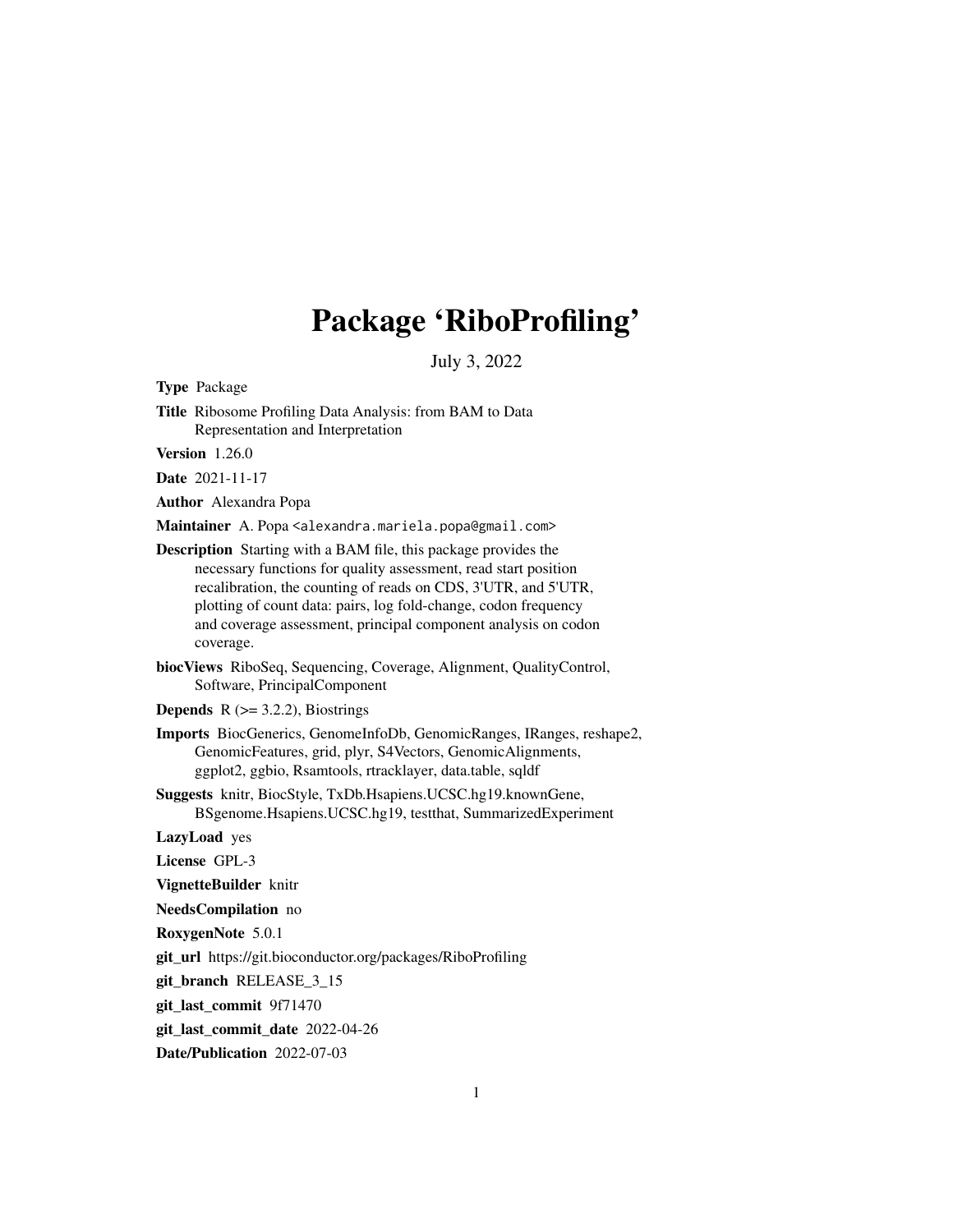## <span id="page-1-0"></span>R topics documented:

|       | -3             |
|-------|----------------|
|       | $\overline{4}$ |
|       | $\overline{4}$ |
|       | -5             |
|       | -6             |
|       |                |
|       |                |
|       |                |
|       |                |
|       |                |
|       |                |
|       |                |
|       |                |
|       |                |
|       |                |
|       |                |
| Index | 17             |

aroundPromoter *Returns the flank size around the TSS for the x % CDSs*

#### Description

Returns the flank size around the TSS for the x % CDSs

#### Usage

aroundPromoter(txdb, alnGRanges, percBestExpressed, flankSize)

### Arguments

| txdb              | a TxDb object containing the annotations info to intersect with the alignment<br>files.                                                                                                                                                                |  |
|-------------------|--------------------------------------------------------------------------------------------------------------------------------------------------------------------------------------------------------------------------------------------------------|--|
| alnGRanges        | A GRanges object containing the alignment information. In order to improve<br>the performance of this function the GAIignments BAM object should be trans-<br>formed into a GRanges object containing the cigar match size information as<br>metadata. |  |
| percBestExpressed |                                                                                                                                                                                                                                                        |  |
|                   | a numeric [between 0 and 1]. The percentage of the best expressed CDSs on<br>which to plot the coverage around the TSS. Necessary if the shift Value parame-<br>ter must be estimated. Default value $0.03$ (3%).                                      |  |
| flankSize         | a numeric positive integer. How many bp left and right of the TSS should the<br>coverage be performed? Ex. flank Size $\lt$ - 20                                                                                                                       |  |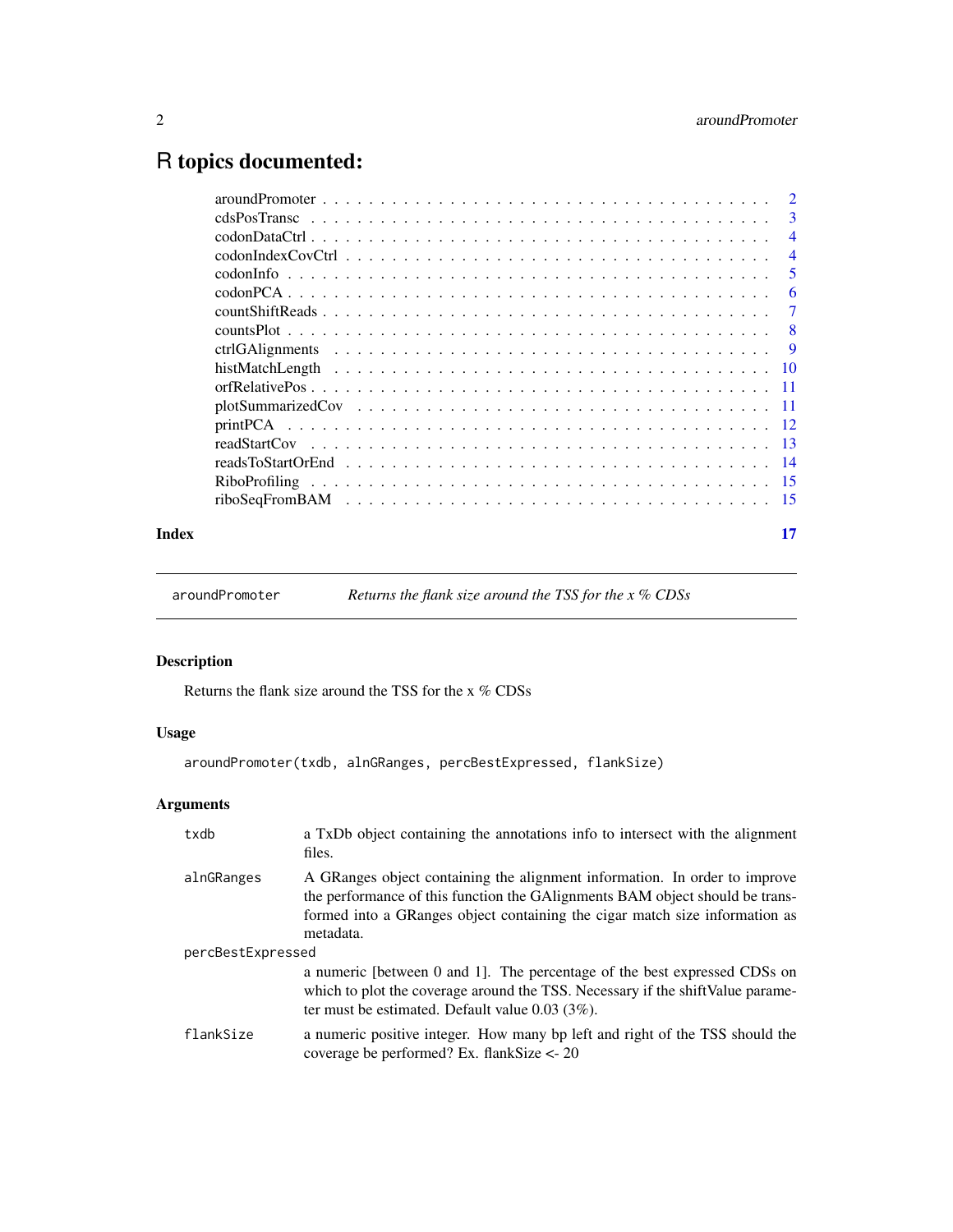#### <span id="page-2-0"></span>cdsPosTransc 3

#### Value

A GRanges object containing the 1 bp ranges for the selected CDSs in the TSS defined flanking region.

#### Examples

```
#read the BAM into a GAlignments object using
#GenomicAlignments::readGAlignments
#the GAlignments object should be similar to ctrlGAlignments
data(ctrlGAlignments)
aln <- ctrlGAlignments
#transform the GAlignments object into a GRanges object (faster processing)
alnGRanges <- readsToStartOrEnd(aln, what="start")
#make a txdb object containing the annotations for the specified species.
#In this case hg19.
txdb <- TxDb.Hsapiens.UCSC.hg19.knownGene::TxDb.Hsapiens.UCSC.hg19.knownGene
#Please make sure that seqnames of txdb correspond to
#the seqnames of the alignment files ("chr" particle)
#if not rename the txdb seqlevels
#renameSeqlevels(txdb, sub("chr", "",seqlevels(txdb)))
#get the flanking region around the promoter of the best expressed CDSs
oneBinRanges <- aroundPromoter(txdb, alnGRanges)
```

| cdsPosTransc | Per transcript relative position of start and end codons for dataset |
|--------------|----------------------------------------------------------------------|
|              | ctrlGAlignments                                                      |

#### Description

A list of start and end codons relative to transcript

#### Usage

```
data(cdsPosTransc)
```
#### Format

A list

#### Value

A list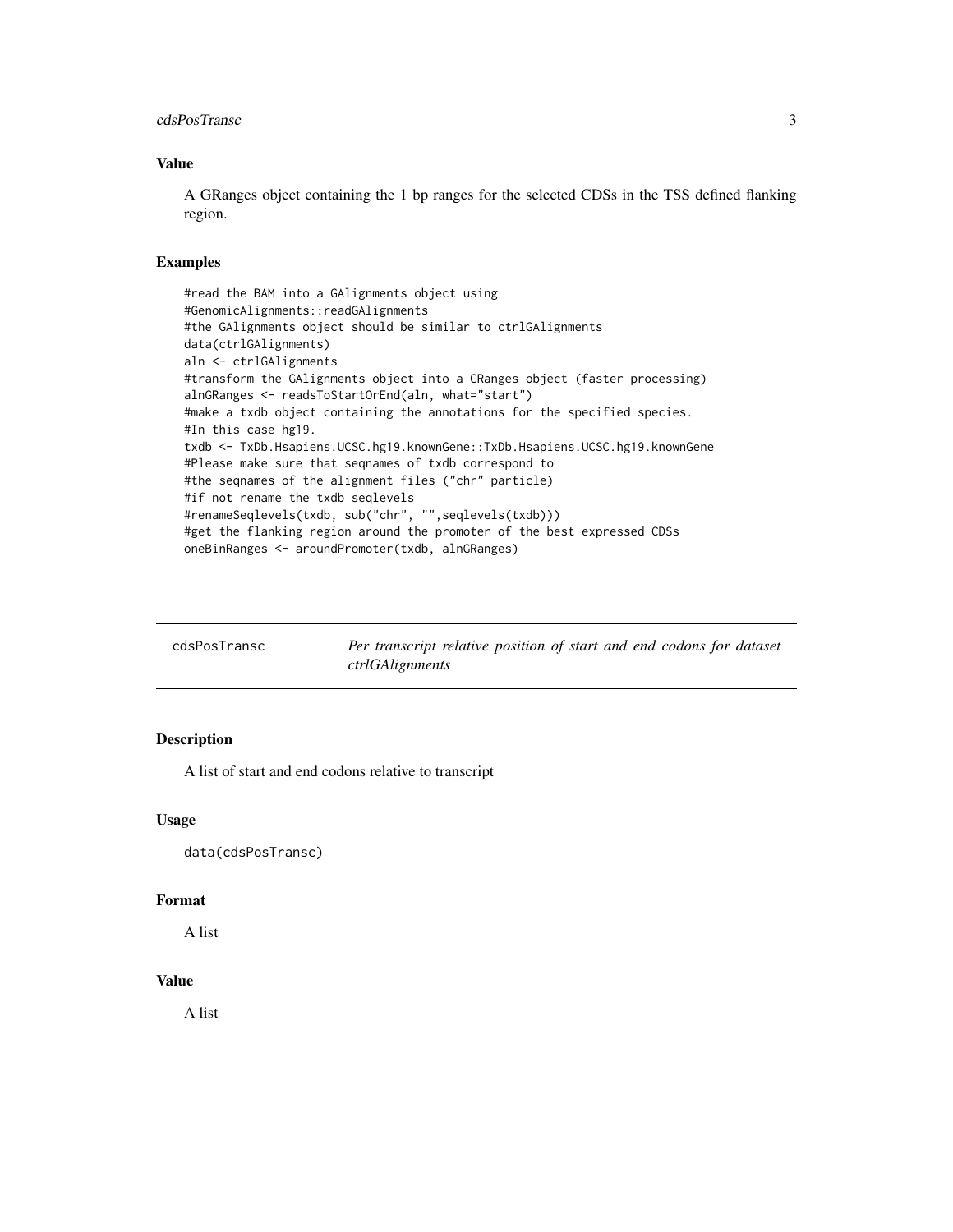<span id="page-3-0"></span>

A list of 2 data.frame objects: one with the number of times each codon type is found in each ORF and one with the number of reads for each codon type in each ORF.

#### Usage

data(codonDataCtrl)

#### Format

A list of 2 lists.

#### Value

A list of 2 lists.

codonIndexCovCtrl *The read coverage for each codon in ORFs on chromosome 1, for dataset ctrlGAlignments*

#### Description

A list containing the number of reads for each codon in each ORF. Codons are reported on their index in the ORF and no information is available about their type/sequence.

#### Usage

```
data(codonIndexCovCtrl)
```
#### Format

A list of 2 columns dataframes.

#### Value

A list of 2 columns dataframes.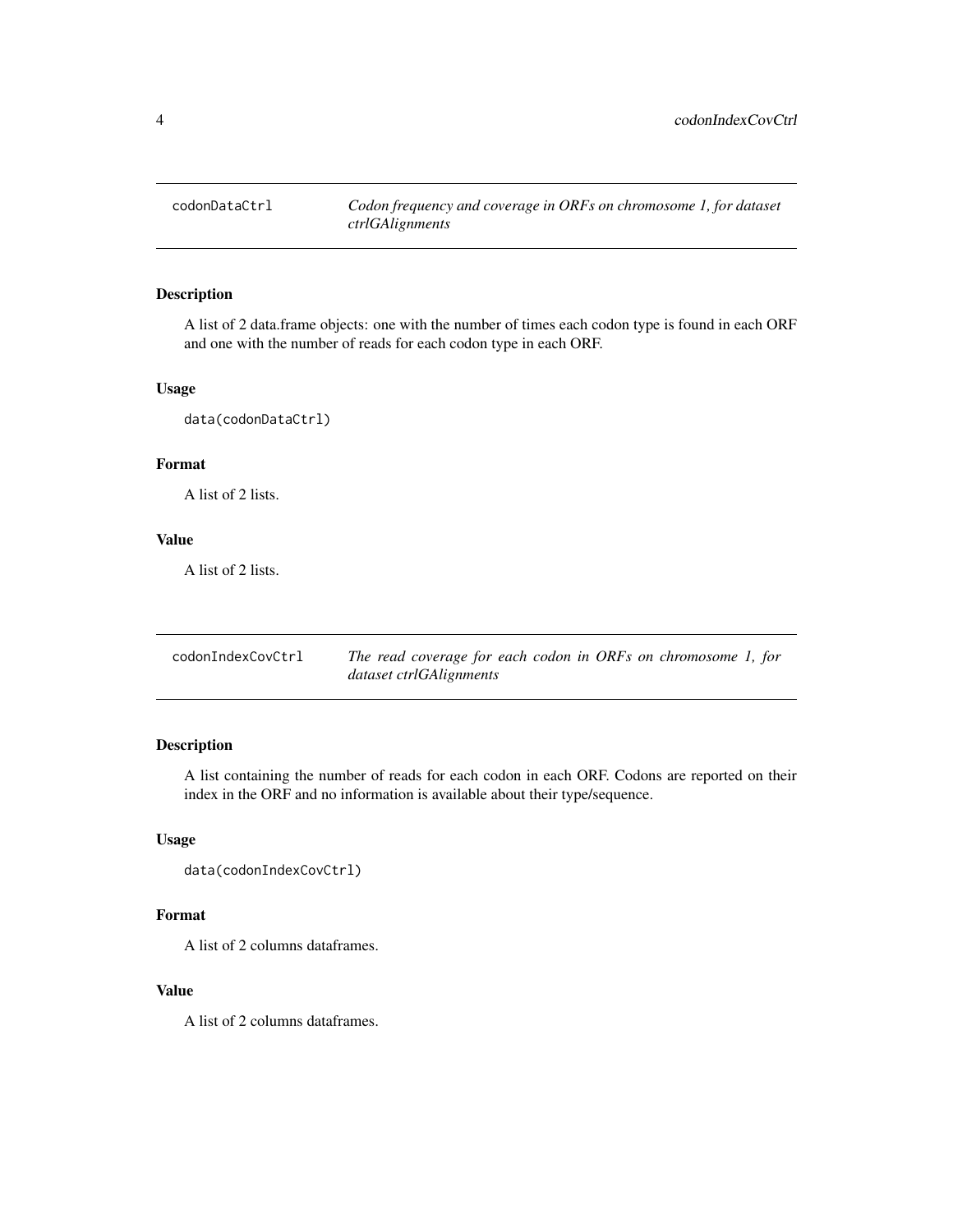<span id="page-4-0"></span>codonInfo *Associates the read counts on codons with the codon type for each ORF.*

#### Description

Associates the read counts on codons with the codon type for each ORF.

#### Usage

codonInfo(listReadsCodon, genomeSeq, orfCoord, motifSize)

#### Arguments

|           | listReadsCodon a list of data.frame objects. It contains the number of reads per codon in a CDS. |
|-----------|--------------------------------------------------------------------------------------------------|
| genomeSeg | a BS genome object. It contains the full genome sequences for the organism.                      |
| orfCoord  | a GRangesList. The coordinates of the ORFs on the genome.                                        |
| motifSize | an integer. The number of nucleotides in each motif on which to compute cov-                     |
|           | erage and usage. Either 3, 6, or 9. Default 3 nucleotides (codon). Attention! For                |
|           | long motifs, the function can be quite slow!!                                                    |

#### Value

a list of 2 data.frame objects: one with the number of times each codon type is found in each ORF and one with the number of reads for each codon type in each ORF.

```
#for each codon in each ORF get the read coverage
#parameter listReadsCodon can be returned by the riboSeqFromBam function
#it corresponts to the 2nd element in the list returned by riboSeqFromBam
data(codonIndexCovCtrl)
listReadsCodon <- codonIndexCovCtrl
txdb <- TxDb.Hsapiens.UCSC.hg19.knownGene::TxDb.Hsapiens.UCSC.hg19.knownGene
#get the names of the ORFs
#grouped by transcript
cds <- GenomicFeatures::cdsBy(txdb, use.names=TRUE)
orfCoord <- cds[names(cds) %in% names(listReadsCodon)]
#get the genome, please check that the genome has the same seqlevels
genomeSeq <- BSgenome.Hsapiens.UCSC.hg19::BSgenome.Hsapiens.UCSC.hg19
#if not rename it
#gSeq <- GenomeInfoDb::renameSeqlevels(genomeSeq,
#sub("chr", "", GenomeInfoDb::seqlevels(genomeSeq)))
#codon frequency, coverage, and annotation
```

```
codonData <- codonInfo(listReadsCodon, genomeSeq, orfCoord)
```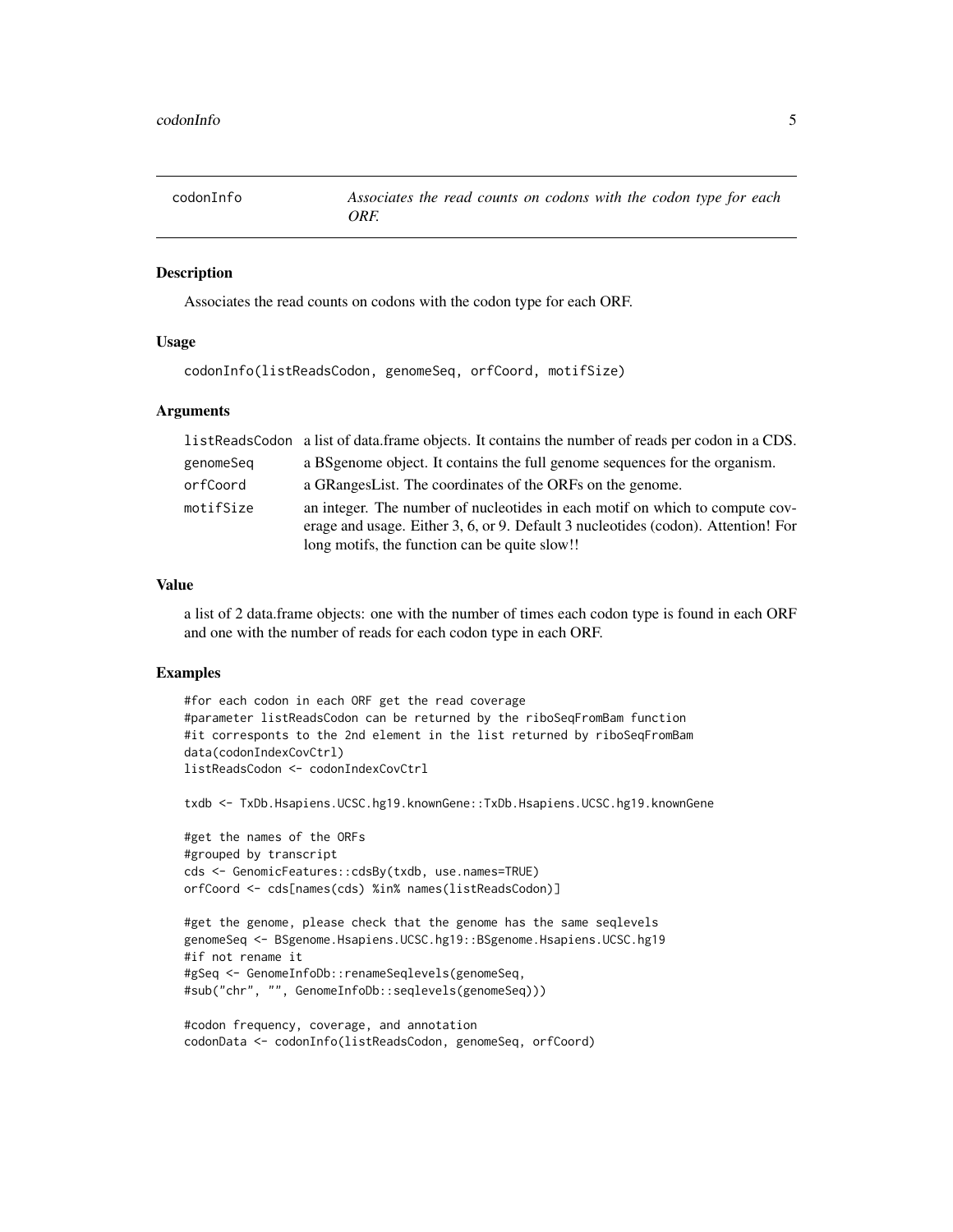<span id="page-5-0"></span>

PCA graphs on codon coverage

#### Usage

codonPCA(data, typeData)

#### Arguments

| data     | a list of 2 data frames: one with the number of times each codon type is found    |
|----------|-----------------------------------------------------------------------------------|
|          | in each ORF and one with the number of reads for each codon in each ORF.          |
| typeData | a character string. It is used as title for the PCA. Ex. typeData="codonCoverage" |

#### Value

a list of length 2: PCA\_scores - matrix of the scores on the first 4 principal components. PCA\_plots - a list of 5 PCA scatterplots.

```
#How to perform a PCA analysis based on codon coverage
#adapted from
#http://stackoverflow.com/questions/20260434/test-significance-of-clusters-on-a-pca-plot
#either get the codon frequency, coverage, and annotation using a function
#such as codonInfo in this package
#or create a list of matrices with the above information
data(codonDataCtrl)
codonData <- codonDataCtrl
codonUsage <- codonData[[1]]
codonCovMatrix <- codonData[[2]]
```

```
#keep only genes with a minimum number of reads
nbrReadsGene <- apply(codonCovMatrix, 1, sum)
ixExpGenes <- which(nbrReadsGene >= 50)
codonCovMatrix <- codonCovMatrix[ixExpGenes, ]
```

```
#get the PCA on the codon coverage
codonCovMatrixTransp <- t(codonCovMatrix)
rownames(codonCovMatrixTransp) <- colnames(codonCovMatrix)
colnames(codonCovMatrixTransp) <- rownames(codonCovMatrix)
```

```
listPCACodonCoverage <- codonPCA(codonCovMatrixTransp,"codonCoverage")
print(listPCACodonCoverage[[2]])
#See aditional examples in the pdf manual
```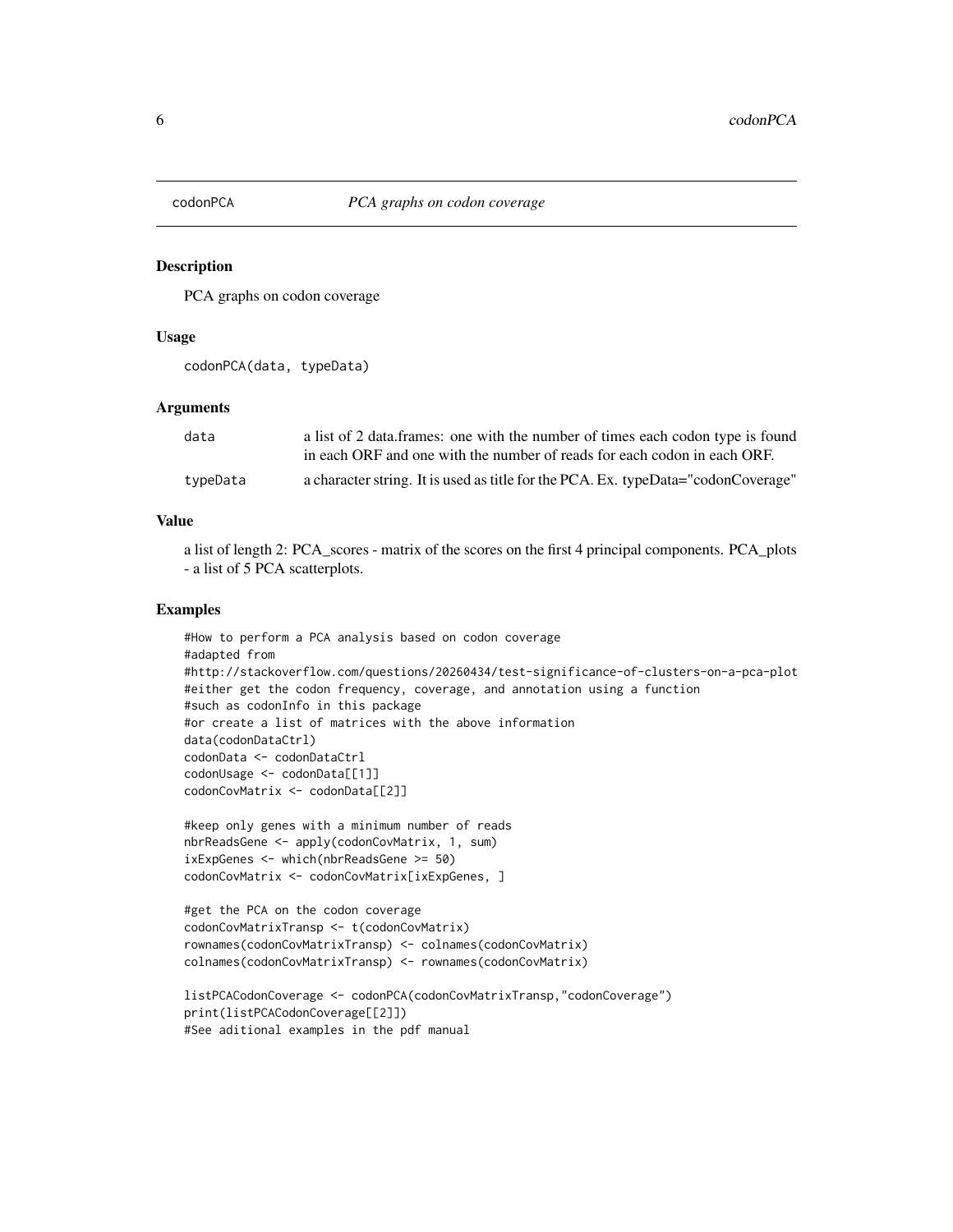<span id="page-6-0"></span>

| countShiftReads | Apply an offset on the read start along the transcript and returns the               |
|-----------------|--------------------------------------------------------------------------------------|
|                 | coverage on the 5pUTR, CDS, 3pUTR, as well as a matrix of codon<br>coverage per ORF. |

Apply an offset on the read start along the transcript and returns the coverage on the 5pUTR, CDS, 3pUTR, as well as a matrix of codon coverage per ORF.

#### Usage

countShiftReads(exonGRanges, cdsPosTransc, alnGRanges, shiftValue, motifSize)

#### Arguments

| exonGRanges  | a GRangesList. It contains the exon coordinates grouped by transcript.                                                                                                                                  |
|--------------|---------------------------------------------------------------------------------------------------------------------------------------------------------------------------------------------------------|
| cdsPosTransc | a list. It contains the relative positions of the start and end of the ORFs. The<br>transcript names in exonGRanges and cdsPosTransc should be the same.                                                |
| alnGRanges   | A GRanges object containing the alignment information. In order to improve<br>the performance the GAlignments BAM object should be transformed into a<br>GRanges object with cigar match size metadata. |
| shiftValue   | integer. The offset for recalibrating reads on transcripts when computing cover-<br>age. The default value for this parameter is 0, no offset should be performed.                                      |
| motifSize    | an integer. The number of nucleotides in each motif on which to compute cov-<br>erage and usage. Either 3, 6, or 9. Default 3 nucleotides (codon).                                                      |

#### Value

a list with 2 objects. The first object in the list is a data.frame containing: information on ORFs (names, chromosomal position, length) as well as the counts on the 5pUTR, CDS and 3pUTR once the offset is applied. The second object in the list is a list in itself. It contains: for each ORF in the cdsPosTransc, for each codon the sum of read starts covering the 3 codon nucleotides. For motifs of size 6 nucleotides, the motif coverage is computed only for the first codon in the motif, considered as the codon in the P-site. For motifs of size 9 nucleotides, the motif coverage is computed only for the second codon in the motif, considered as the codon in the P-site. This per codon coverage does not contain information on the codon type, just its position in the ORF and its coverage.

#### Examples

```
#read the BAM file into a GAlignments object using
#GenomicAlignments::readGAlignments
#the GAlignments object should be similar to ctrlGAlignments
data(ctrlGAlignments)
aln <- ctrlGAlignments
```
#transform the GAlignments object into a GRanges object (faster processing)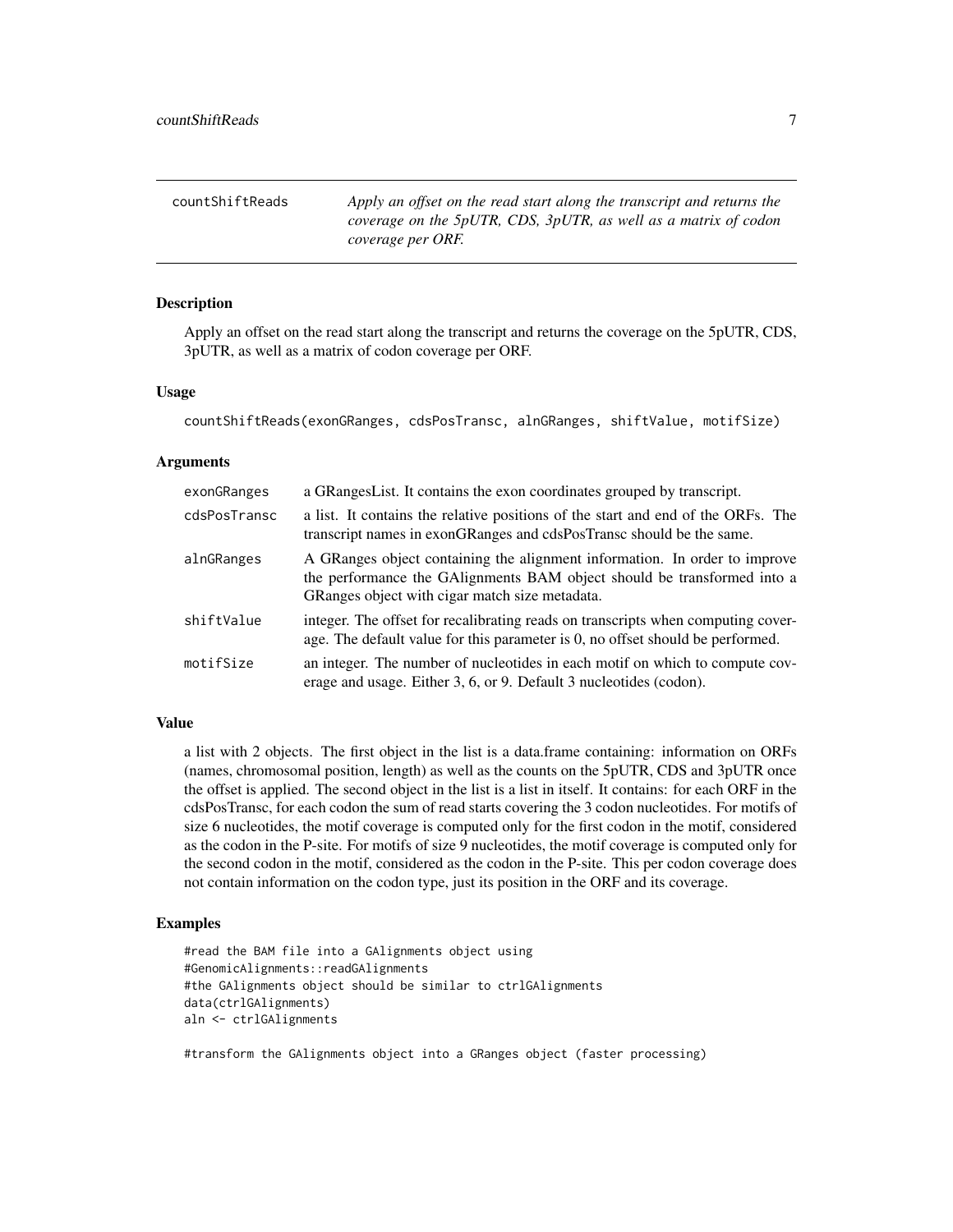```
alnGRanges <- readsToStartOrEnd(aln, what="start")
#make a txdb object containing the annotations for the specified species.
#In this case hg19.
txdb <- TxDb.Hsapiens.UCSC.hg19.knownGene::TxDb.Hsapiens.UCSC.hg19.knownGene
#Please make sure that seqnames of txdb correspond to
#the seqnames of the alignment files ("chr" particle)
#if not rename the txdb seqlevels
#renameSeqlevels(txdb, sub("chr", "", seqlevels(txdb)))
#get all CDSs by transcript
cds <- GenomicFeatures::cdsBy(txdb, by="tx", use.names=TRUE)
#get all exons by transcript
exonGRanges <- GenomicFeatures::exonsBy(txdb, by="tx", use.names=TRUE)
#get the per transcript relative position of start and end codons
#cdsPosTransc <- orfRelativePos(cds, exonGRanges)
data(cdsPosTransc)
#compute the counts on the different features after applying
#the specified shift value on the read start along the transcript
countsData <- countShiftReads(exonGRanges[names(cdsPosTransc)], cdsPosTransc,
          alnGRanges, -14)
```
countsPlot *Graphs of sample read counts (quality assesment)*

#### Description

Graphs of sample read counts (quality assesment)

#### Usage

countsPlot(listCounts, ixCounts, log2Bool)

#### Arguments

| listCounts | a list of data frame objects. It contains the counts on the genomic features. Each<br>data. frame in the list should have the same number of columns. |
|------------|-------------------------------------------------------------------------------------------------------------------------------------------------------|
| ixCounts   | a numeric (a vector of integers). It contains the index of the columns containing<br>counts in the dataFrame.                                         |
| log2Bool   | a numeric, either 0 or 1. 0 (default) for no $log2$ transformation and 1 for $log2$<br>transformation.                                                |

#### Value

A list of pairs and boxplots between the counts data in each data.frame.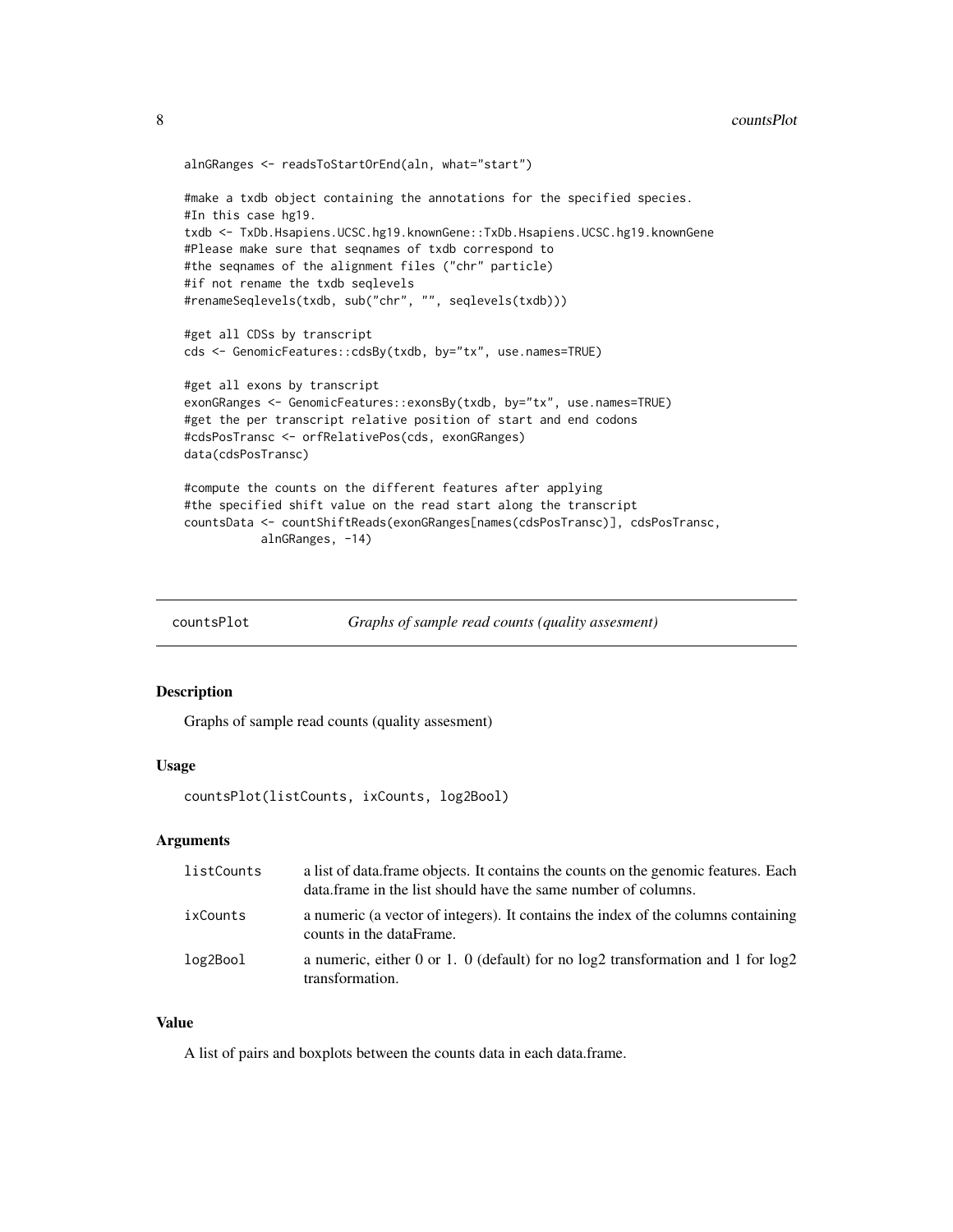#### <span id="page-8-0"></span>ctrlGAlignments 9

#### Examples

```
#read the BAM file into a GAlignments object using
#GenomicAlignments::readGAlignments
#the GAlignments object should be similar to ctrlGAlignments
data(ctrlGAlignments)
aln <- ctrlGAlignments
#transform the GAlignments object into a GRanges object (faster processing)
alnGRanges <- readsToStartOrEnd(aln, what="start")
#make a txdb object containing the annotations for the specified species.
#In this case hg19.
txdb <- TxDb.Hsapiens.UCSC.hg19.knownGene::TxDb.Hsapiens.UCSC.hg19.knownGene
#Please make sure that seqnames of txdb correspond to
#the seqnames of the alignment files ("chr" particle)
#if not rename the txdb seqlevels
#renameSeqlevels(txdb, sub("chr", "",seqlevels(txdb)))
#get the flanking region around the promoter of the best expressed CDSs
#get all CDSs by transcript
cds <- GenomicFeatures::cdsBy(txdb,by="tx",use.names=TRUE)
#get all exons by transcript
exonGRanges <- GenomicFeatures::exonsBy(txdb,by="tx",use.names=TRUE)
#get the per transcript relative position of start and end codons
cdsPosTransc <- orfRelativePos(cds, exonGRanges)
#compute the counts on the different features after applying
#the specified shift value on the read start along the transcript
countsData <-
   countShiftReads(
         exonGRanges[names(cdsPosTransc)],
         cdsPosTransc,
         alnGRanges,
         -14
     )
#now make the plots
listCountsPlots <- countsPlot(
   list(countsData[[1]]),
   grep("_counts$", colnames(countsData[[1]])),
   1
\lambdalistCountsPlots
```
ctrlGAlignments *Ribosome profiling data on chr1 in human primary BJ fibroblasts control data: PMID: 23594524.*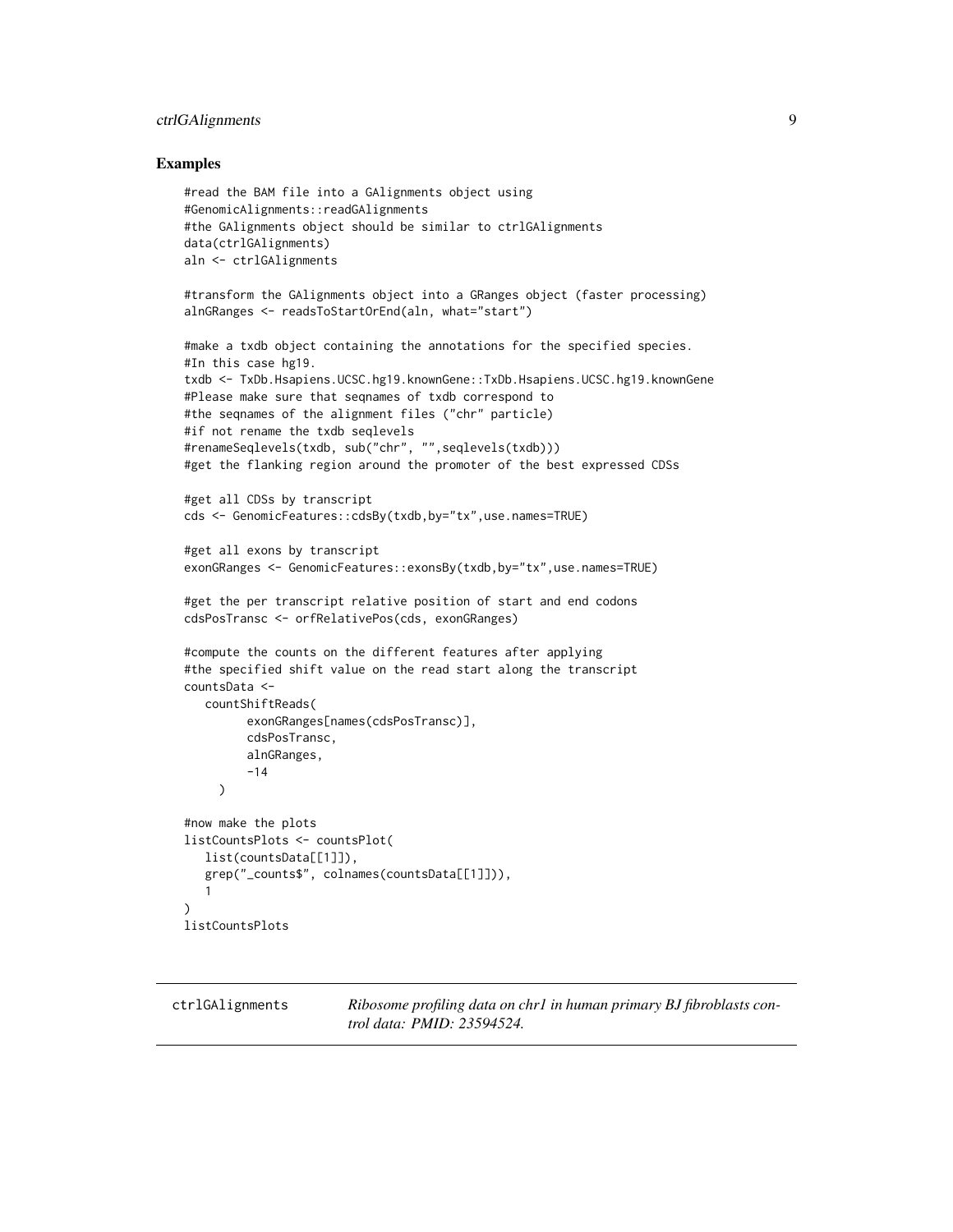<span id="page-9-0"></span>A dataset containing the alignment information on chromosome 1 from the control BAM. The data object is a GAlignments object containing 3,504,859 hg19 mapped reads.

#### Usage

```
data(ctrlGAlignments)
```
#### Format

A GAlignments object with 3,504,859 reads.

#### Value

the GAlignments object of reads on chr 1

histMatchLength *Histogram of match length distribution of reads.*

#### Description

Histogram of match length distribution of reads.

#### Usage

histMatchLength(aln, log10Transf = 0, titleHist)

#### Arguments

| aln         | A GAlignments object of the BAM mapping file.                  |
|-------------|----------------------------------------------------------------|
| log10Transf | A boolean. Either $0$ (default) or $1$ (log10).                |
| titleHist   | a character. The main title for the histogram. Default - none. |

#### Value

A list with 2 elements. The first element: a data.frame of the number of counts per match length distribution. The second element in the list: a ggplot2 histogram of the match length distribution.

```
#starting from a GAlignment object
data(ctrlGAlignments)
aln <- ctrlGAlignments
#no log10 scaling
matchLenDistr <- histMatchLength(aln, 0)
#to plot the histogram
matchLenDistr[[2]]
```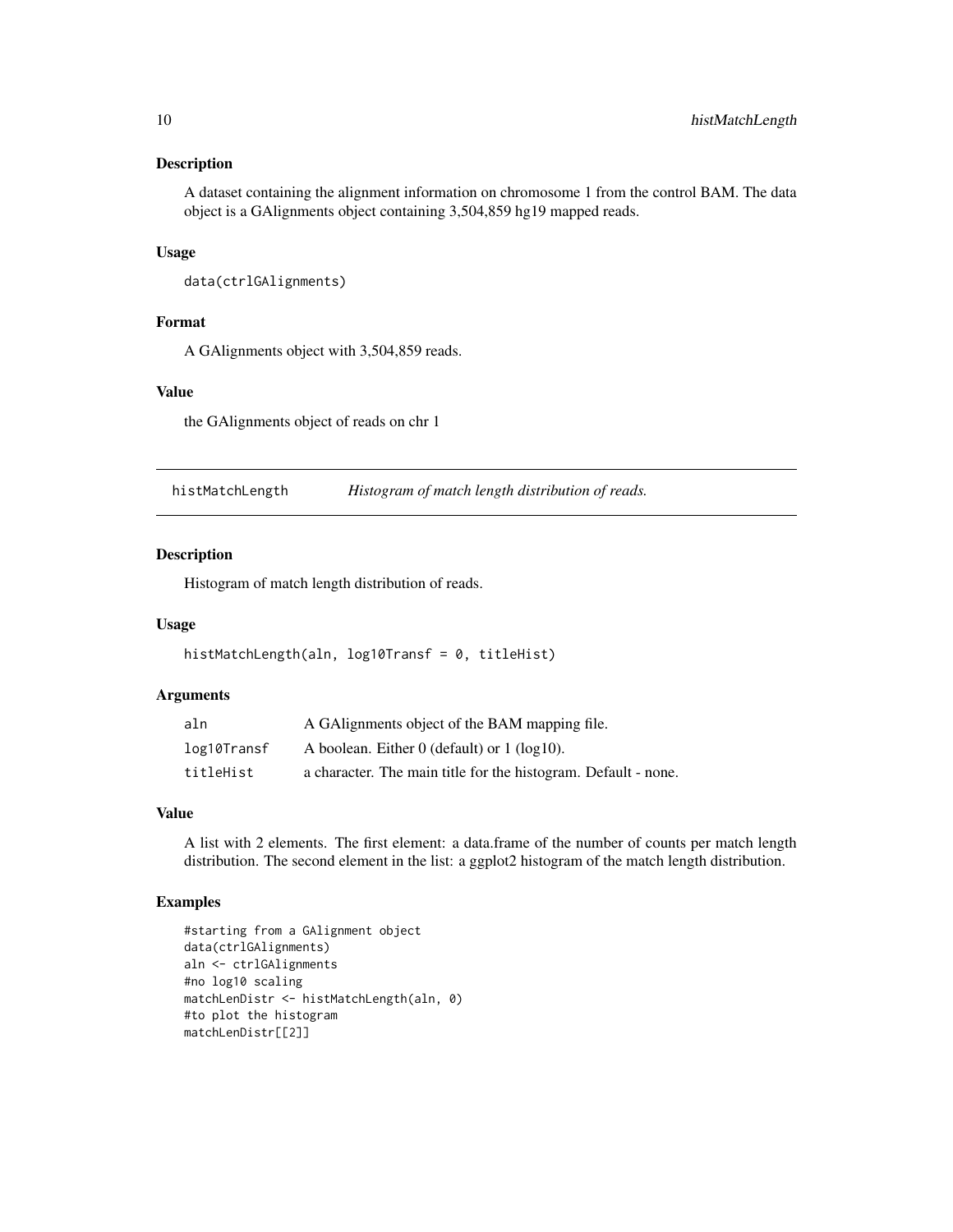<span id="page-10-0"></span>

Relative position of the start and stop codon along the transcript

#### Usage

```
orfRelativePos(cdsTransc, exonGRanges)
```
#### Arguments

| cdsTransc   | a GRangesList. It contains the CDS coordinates grouped by transcript.  |
|-------------|------------------------------------------------------------------------|
| exonGRanges | a GRangesList. It contains the exon coordinates grouped by transcript. |

#### Value

a list. A list of relative positions of the start and end of ORFs.

#### Examples

```
#make a txdb object containing the annotations for the specified species.
#In this case hg19.
txdb <- TxDb.Hsapiens.UCSC.hg19.knownGene::TxDb.Hsapiens.UCSC.hg19.knownGene
#get all CDSs by transcript
cds <- GenomicFeatures::cdsBy(txdb, by="tx", use.names=TRUE)
#get all exons by transcript
exonGRanges <- GenomicFeatures::exonsBy(txdb, by="tx", use.names=TRUE)
#retrieve the positions of start and end codons relative to the transcript
cdsPosTransc <- orfRelativePos(cds, exonGRanges)
```

| plotSummarizedCov | Plots the summarized coverage in a specified range (e.g. around TSS) |
|-------------------|----------------------------------------------------------------------|
|                   | for the specified match sizes                                        |

#### Description

Plots the summarized coverage in a specified range (e.g. around TSS) for the specified match sizes

#### Usage

plotSummarizedCov(covSummarized)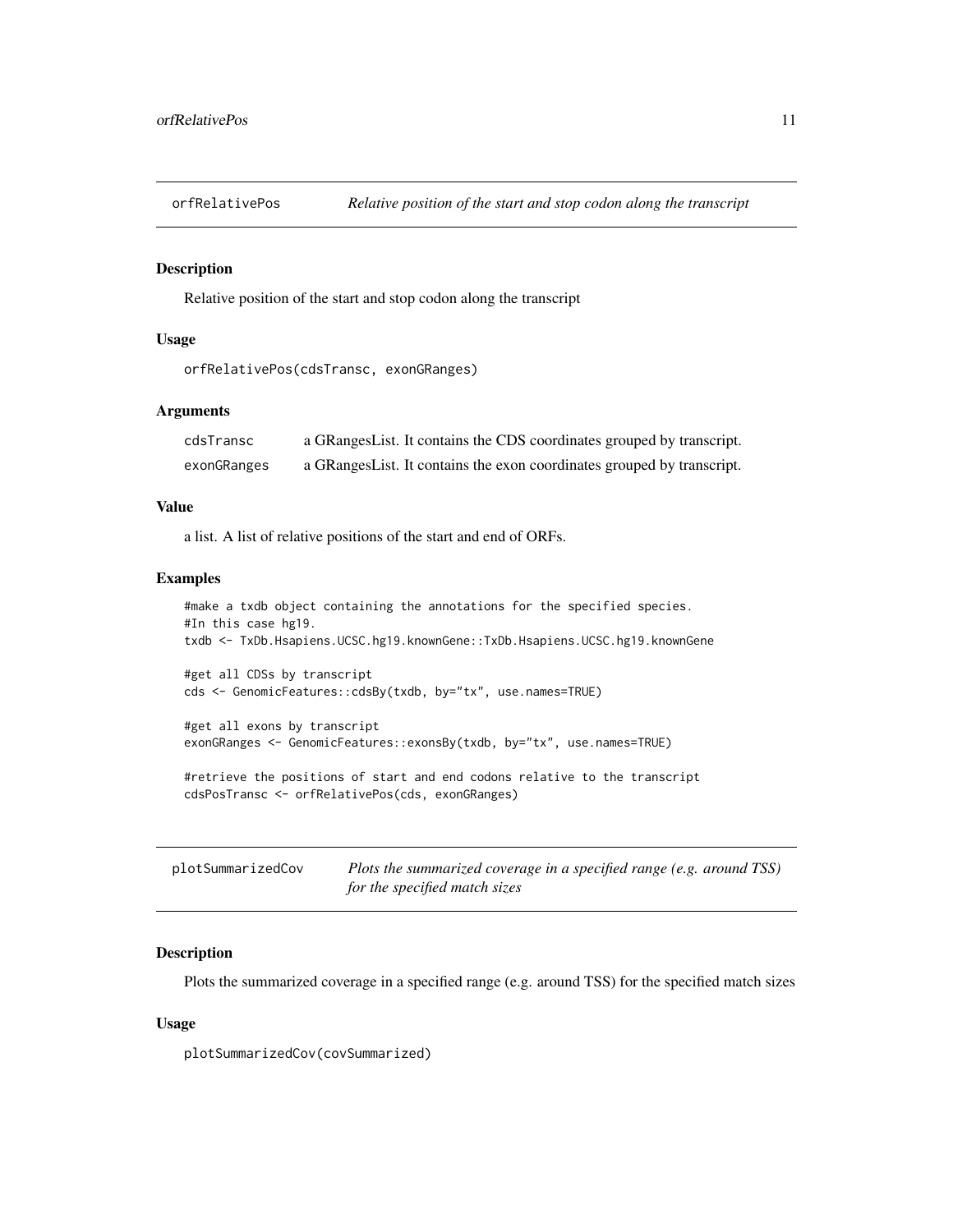#### <span id="page-11-0"></span>Arguments

covSummarized a list of GRanges objects. For each matchSize a GRanges object of the summarized coverage.

#### Value

a ggplot2 plot of read coverage in interval

#### Examples

```
#read the BAM file into a GAlignments object using
#GenomicAlignments::readGAlignments
#the GAlignments object should be similar to ctrlGAlignments
data(ctrlGAlignments)
aln <- ctrlGAlignments
#transform the GAlignments object into a GRanges object (faster processing)
alnGRanges <- readsToStartOrEnd(aln, what="start")
#make a txdb object containing the annotations for the specified species.
#In this case hg19.
txdb <- TxDb.Hsapiens.UCSC.hg19.knownGene::TxDb.Hsapiens.UCSC.hg19.knownGene
#Please make sure that seqnames of txdb correspond to
#the seqnames of the alignment files ("chr" particle)
#if not rename the txdb seqlevels
#renameSeqlevels(txdb, sub("chr", "",seqlevels(txdb)))
#get the flanking region around the promoter of the best expressed CDSs
oneBinRanges <- aroundPromoter(txdb, alnGRanges)
#the read start coverage around the TSS as a percentage for all match sizes.
covSummarized <- readStartCov(alnGRanges, oneBinRanges, matchSize="all",
c(-20,20), "aroundTSS", charPerc="perc")
trackPlotTSS <- plotSummarizedCov(covSummarized)
print(trackPlotTSS)
```
printPCA *Plots the PCA scatterplots produced by codonPCA function.*

#### **Description**

Plots the PCA scatterplots produced by codonPCA function.

#### Usage

printPCA(listPCAGraphs)

#### Arguments

listPCAGraphs a list of 5 PCA ggplot scatterplots.

#### Value

a unique plot with the 5 PCA scatterplots.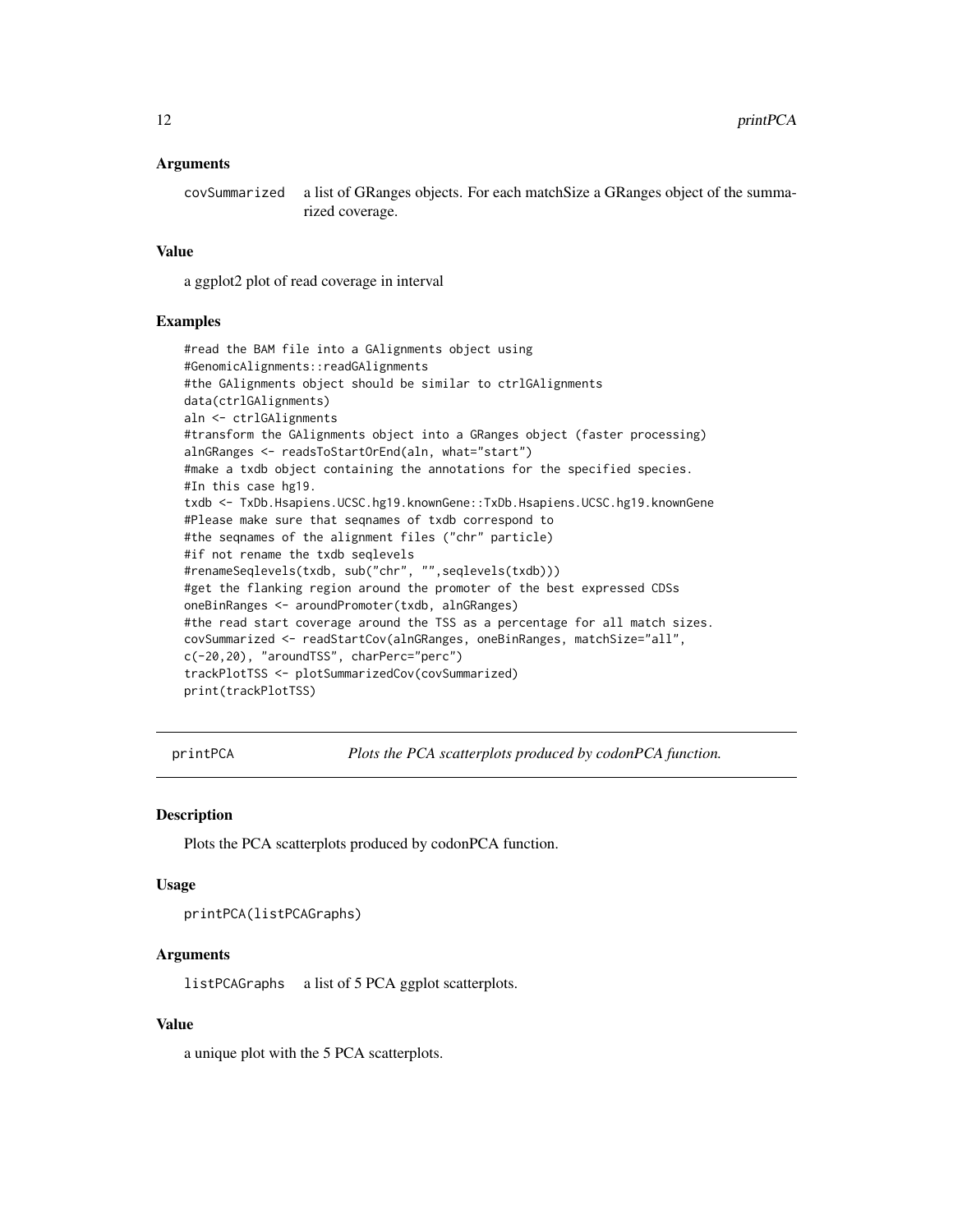#### <span id="page-12-0"></span>readStartCov 13

#### Examples

```
#How to perform a PCA analysis based on codon coverage
data(codonDataCtrl)
codonData <- codonDataCtrl
codonUsage <- codonData[[1]]
codonCovMatrix <- codonData[[2]]
#keep only genes with a minimum number of reads
nbrReadsGene <- apply(codonCovMatrix, 1, sum)
ixExpGenes <- which(nbrReadsGene >= 50)
codonCovMatrix <- codonCovMatrix[ixExpGenes, ]
#get the PCA on the codon coverage
codonCovMatrixTransp <- t(codonCovMatrix)
rownames(codonCovMatrixTransp) <- colnames(codonCovMatrix)
colnames(codonCovMatrixTransp) <- rownames(codonCovMatrix)
listPCACodonCoverage <- codonPCA(codonCovMatrixTransp,"codonCoverage")
```

```
printPCA(listPCACodonCoverage[[2]])
```
readStartCov *Read start coverage around the TSS on the predifined CDSs*

#### Description

Read start coverage around the TSS on the predifined CDSs

#### Usage

```
readStartCov(alnGRanges, oneBinRanges, matchSize = "all", fixedInterval,
  renameChr, charPerc = "perc")
```
#### Arguments

| alnGRanges    | A GRanges object containing the alignment information. In order to improve<br>the performance transform the GAlignments BAM object into a GRanges object<br>containing cigar match size as metadata.                                                              |
|---------------|-------------------------------------------------------------------------------------------------------------------------------------------------------------------------------------------------------------------------------------------------------------------|
| oneBinRanges  | A GRanges object. Transform the gene GRanges List into one big GRanges<br>object. Add the info on the cds id.                                                                                                                                                     |
| matchSize     | either "all" or a vector of read match sizes. If match Size $\leq$ "all", then all the<br>reads are used to compute the coverage. If the match Size is a vector of read<br>match sizes, the summarized coverage is reported per match size and for the<br>sum up. |
| fixedInterval | a numeric vector with the extremities of the interval. Ex. fixedInterval $\lt$ - $c$ (-<br>20,20) or fixed Interval $\lt$ - c(0,40)                                                                                                                               |
| renameChr     | a character object. It contains the name to be given to the new summarized cov-<br>erage interval. Ex. renameChr <- "aroundTSS" the summarized region around<br>the TSS.                                                                                          |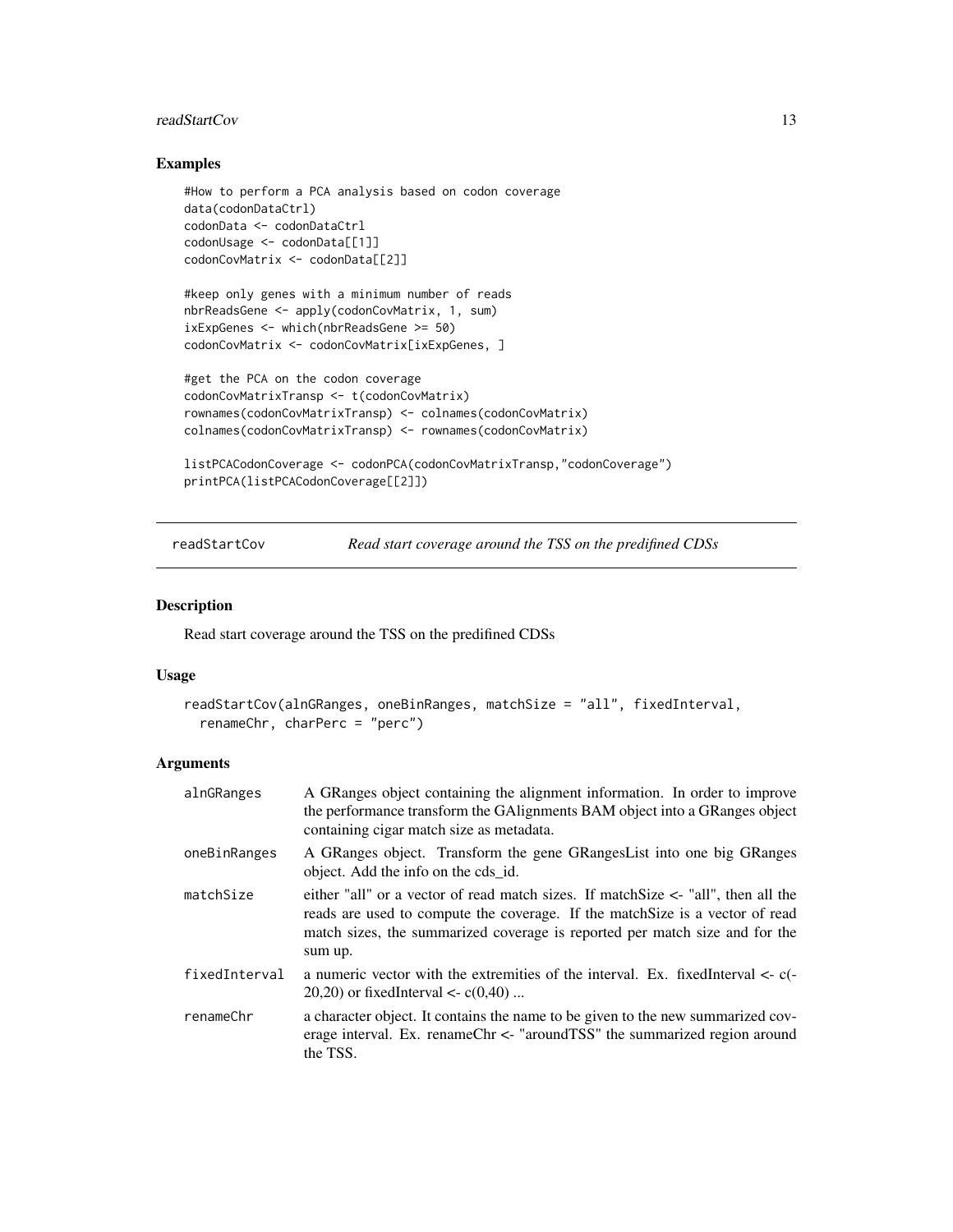<span id="page-13-0"></span>charPerc a character object. Either "perc" (the default) or "sum" for percentage of counts per position or the sum of counts per position.

#### Value

a list of GRanges objects (for each matchSize chosen). It contains the summarized coverage for the specified read match sizes.

#### Examples

```
#read the BAM into a GAlignments object using
#GenomicAlignments::readGAlignments
#the GAlignments object should be similar to ctrlGAlignments
data(ctrlGAlignments)
aln <- ctrlGAlignments
#transform the GAlignments object into a GRanges object (faster processing)
alnGRanges <- readsToStartOrEnd(aln, what="start")
#make a txdb object containing the annotations for the specified species.
#In this case hg19.
txdb <- TxDb.Hsapiens.UCSC.hg19.knownGene::TxDb.Hsapiens.UCSC.hg19.knownGene
#Please make sure that seqnames of txdb correspond to
#the seqnames of the alignment files ("chr" particle)
#if not rename the txdb seqlevels
#renameSeqlevels(txdb, sub("chr", "", seqlevels(txdb)))
#get the flanking region around the promoter of the best expressed CDSs
oneBinRanges <- aroundPromoter(txdb, alnGRanges, percBestExpressed=0.01)
#the coverage in the TSS flanking region for the summarized read match sizes
listPromoterCov <- readStartCov(
     alnGRanges,
     oneBinRanges,
     matchSize="all",
     fixedInterval=c(-20, 20),
     renameChr="aroundTSS",
     charPerc="perc"
)
```
readsToStartOrEnd *Reads in GAlignments converted to either Read Start (5') or End (3') Positions*

#### Description

Reads in GAlignments converted to either Read Start (5') or End (3') Positions

#### Usage

readsToStartOrEnd(aln, what)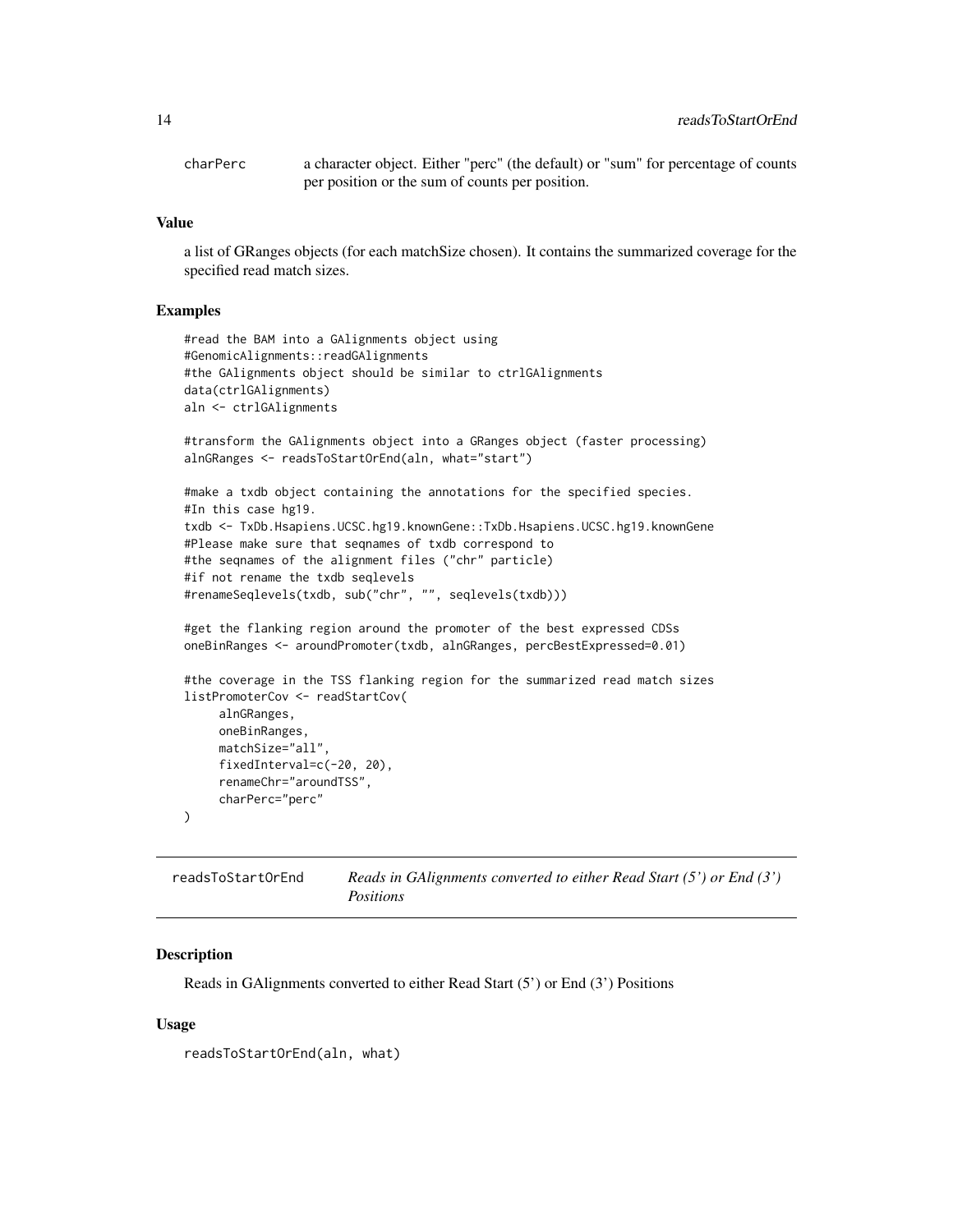#### <span id="page-14-0"></span>RiboProfiling 15

#### Arguments

| aln  | A GAIignments object of the BAM mapping file.                                         |
|------|---------------------------------------------------------------------------------------|
| what | A character object. Either "start" (the default) or "end" for read start or read end. |

#### Value

A GRanges object containing either the read start or end genomic positions.

#### Examples

```
#read the BAM file into a GAlignments object using
#GenomicAlignments::readGAlignments
#the GAlignments object should be similar to ctrlGAlignments object
data(ctrlGAlignments)
aln <- ctrlGAlignments
#transform the GAlignments object into a GRanges object (faster processing)
alnGRanges <- readsToStartOrEnd(aln, what = "end")
```
RiboProfiling *RiboProfiling.*

#### Description

RiboProfiling.

| riboSeqFromBAM | Starting from a BAM file path: quality plots, shift ribosome position, |
|----------------|------------------------------------------------------------------------|
|                | coverage on multiple transcript features and on codons.                |

#### Description

Starting from a BAM file path: quality plots, shift ribosome position, coverage on multiple transcript features and on codons.

#### Usage

```
riboSeqFromBAM(listeInputBamFile, paramScanBAM, genomeName, txdb,
 percBestExpressed, flankSize, offsetStartEnd, listShiftValue)
```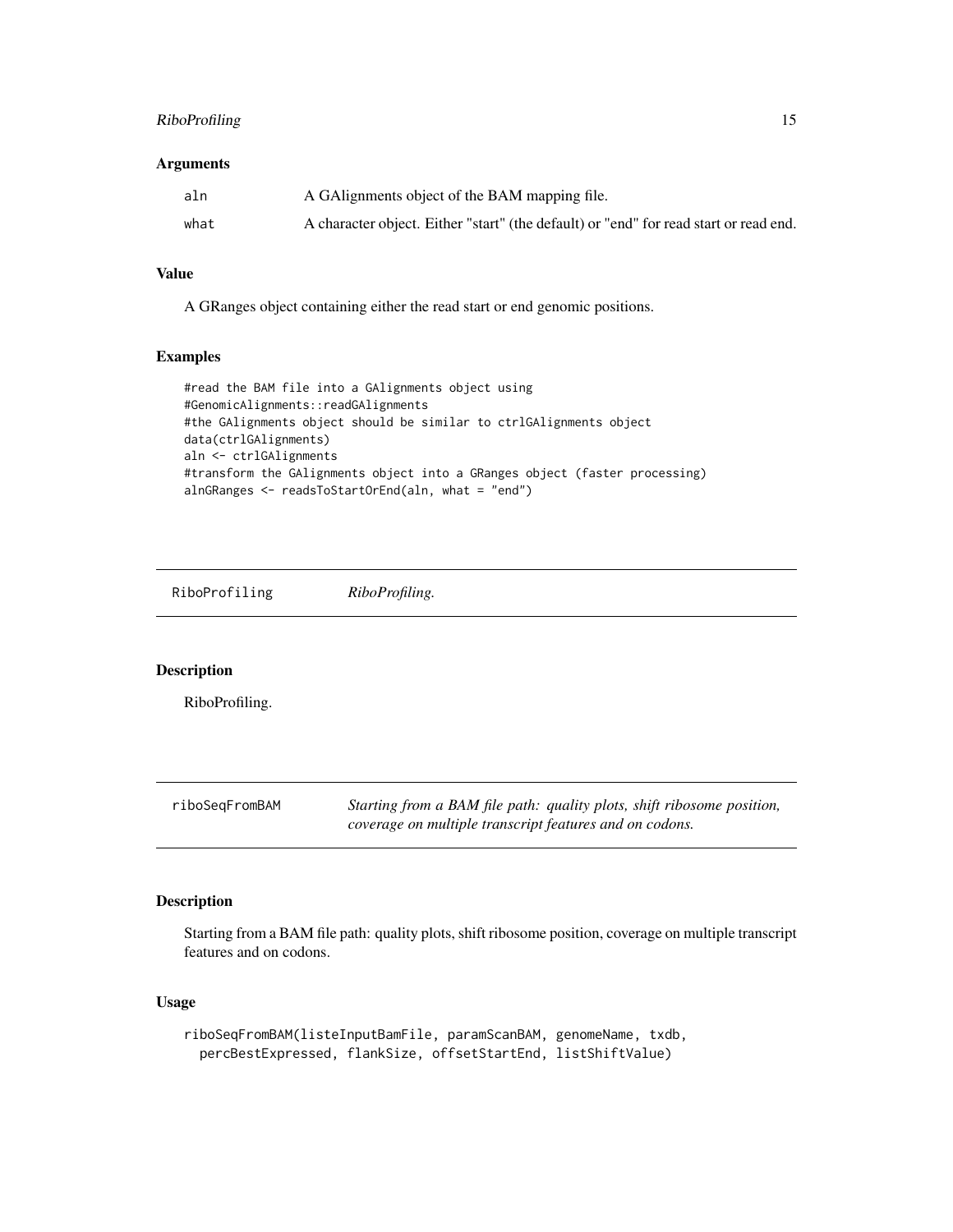#### Arguments

| listeInputBamFile |                                                                                                                                                                                                                                                                                                                                                                                                                                    |  |
|-------------------|------------------------------------------------------------------------------------------------------------------------------------------------------------------------------------------------------------------------------------------------------------------------------------------------------------------------------------------------------------------------------------------------------------------------------------|--|
|                   | A character path or a vector of paths to the ribo-seq BAM file(s). If multiple<br>BAM files are provided, they should come from the same genome alignment.                                                                                                                                                                                                                                                                         |  |
| paramScanBAM      | NULL or ScanBamParam object specifying what fields and which records are<br>imported. Default value is NULL.                                                                                                                                                                                                                                                                                                                       |  |
| genomeName        | a character object containing the name of the genome used for the alignment<br>BAM file. The name should be one of the UCSC ensGene list: ucscGenomes()[<br>, "db"]. Ex. "hg19" or "mm10". This parameter is used to build the TxDb object.                                                                                                                                                                                        |  |
| txdb              | a TxDb object containing the annotations info to comfront with the alignment<br>files. Either genomeName or txdb parameters should be provided.                                                                                                                                                                                                                                                                                    |  |
| percBestExpressed |                                                                                                                                                                                                                                                                                                                                                                                                                                    |  |
|                   | numeric [between 0 and 1]. The percentage of best expressed CDSs on which<br>to plot the coverage around the TSS. Necessary if the shift Value parameter must<br>be estimated. Default value $0.03$ (3%).                                                                                                                                                                                                                          |  |
| flankSize         | an integer. How many bp left and right of the TSS should the coverage be<br>performed?                                                                                                                                                                                                                                                                                                                                             |  |
| offsetStartEnd    | a character object. Either "start" (the default) or "end" for read start or read end<br>to define the offset.                                                                                                                                                                                                                                                                                                                      |  |
| listShiftValue    | a vector of integer. It should have the same length as the inputBamFile vec-<br>tor. The numeric value for shifting ranges of reads on genomic features when<br>computing coverage. Set this parameter to 0 if no shift should be performed.<br>If this parameter is missing, the shift Value is computed based on the maximum<br>peak of read start coverage around the TSS. A plot is produced to illustrate this<br>estimation. |  |

#### Value

A list of list for each BAM file in the inputBamFile list. For each BAM file 2 objects are returned: one data.frame with info on the genomic features and the corresponding coverage column, and one list of per ORF codon coverage.

```
#the txdb object can be given as parameter or not.
#If it is not specified, a txdb object is build from UCSC.
txdb <- TxDb.Hsapiens.UCSC.hg19.knownGene::TxDb.Hsapiens.UCSC.hg19.knownGene
```

```
#in this example only one BAM file is treated.
#However, multiple BAM files can be analyzed together.
myFile <- system.file("extdata", "ctrl_sample.bam", package="RiboProfiling")
listeInputBam <- c(myFile)
```

```
#when running this function it is important that chromosome names
#in UCSC and your BAM correspond: the "chr" particle
covData <- riboSeqFromBAM(listeInputBam, txdb=txdb, listShiftValue=c(-14))
```